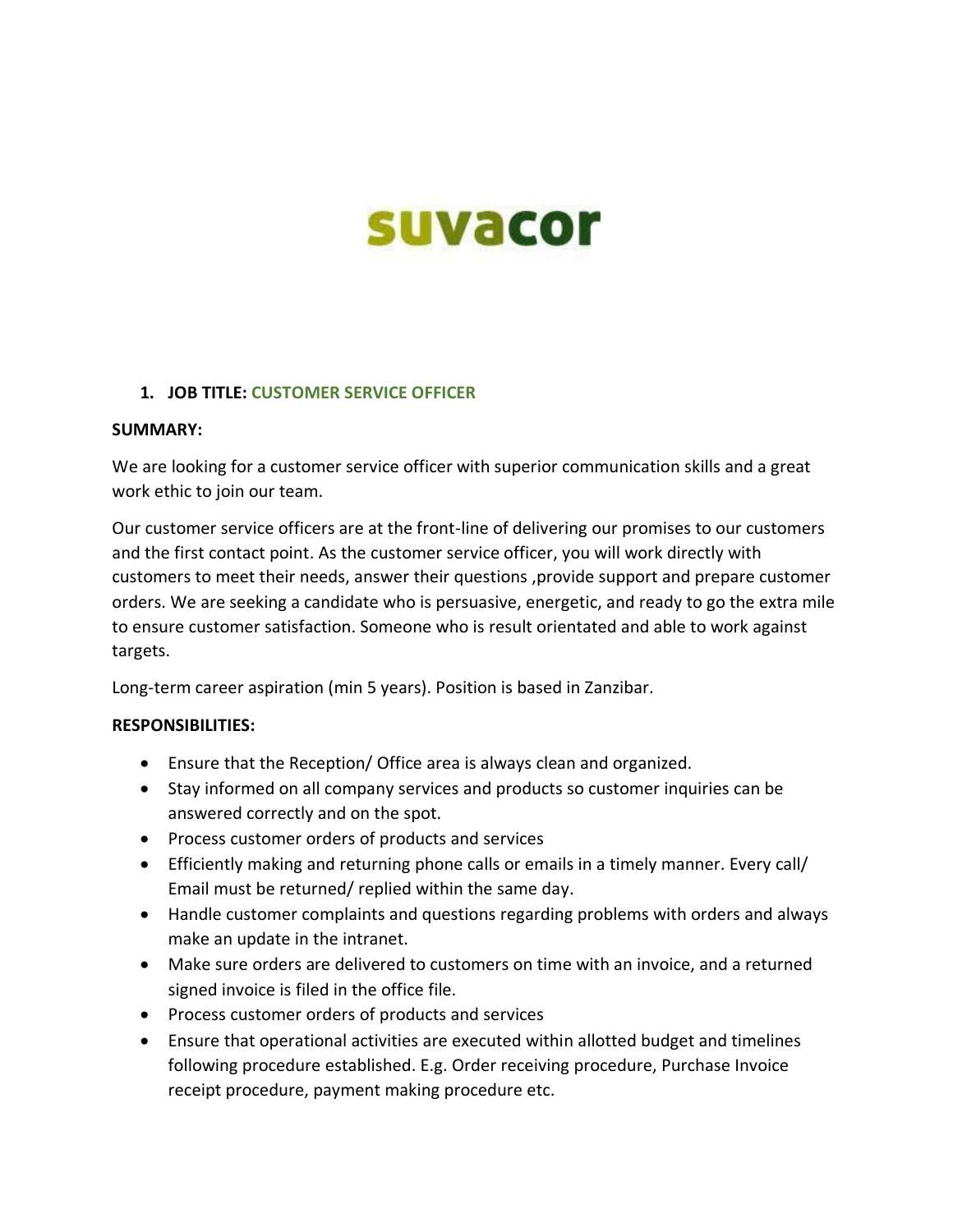• Able to produce fact-based brief reports, on digital devices.

**Education:** Advanced diploma in business studies, Bachelor's degree in business studies is an added advantage

**Experience:** Minimum of 2 years experience in related field (Food & Beverage and Hospitality industry preferred) and experience in processing orders and invoices. Fluent in MS word, excel, other programs of advantage.

# **2. JOB TITLE: CUSTOMER ACCOUNT MANAGER**

## **SUMMARY:**

We are looking for an Account Manager to create long-term, trusting relationships with our customers.

The Account Manager's role is to oversee a portfolio of assigned customers, develop new business from existing clients and answer client queries. We are seeking a candidate who is persuasive, energetic, and ready to go the extra mile to ensure customer satisfaction. Someone who is result orientated and able to work against targets.

Long-term career aspiration (min 5 years). Position is based in Zanzibar.

## **RESPONSIBILITIES:**

- Assist new customers to open customer accounts and to issue contracts for those leasing coffee machines.
- Make sure customer data is available, accurate and updated at all times including physical location, email, phone numbers, responsible person, and any communication with customers has to be documented electronically in the customer account.
- Follow up on payments from customers
- Follow-up on pending orders to customers to make sure they are delivered and customers
- Provide support to all business units including CUSTOMER SERVICE, WAREHOUSE, TECHNICAL, PRODUCTION, HR, administrative, marketing and other departments.
- Conduct Customer follow-up on our products and services
- Handle customer complaints and questions regarding problems with orders and always make an update in the intranet
- Work on getting new orders from the existing customers, always try to sell them a product when performing your customer care activities.
- Able to produce fact-based brief reports, on digital devices

**EDUCATION**: Bachelor's degree in business studies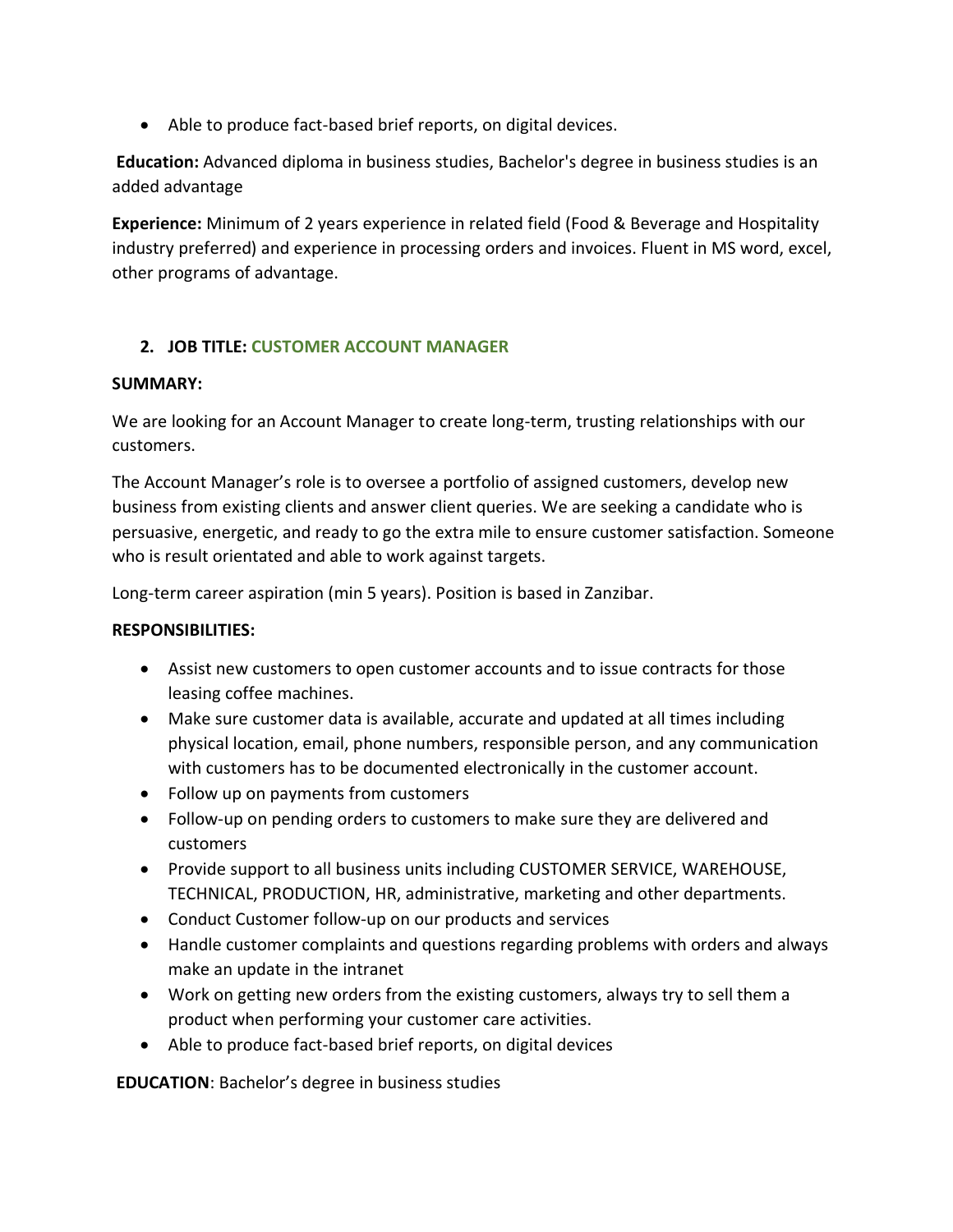**EXPERIENCE:** Minimum three (3) years Experience in Related Field (Food & Beverage and Hospitality industry preferred). Fluent in MS word, excel, other programs of advantage.

# **3. JOB TITLE: SALES OFFICER**

# **SUMMARY:**

We are looking for a motivated and results-driven Sales Officer to join our growing team.

The individual in this role would be responsible for calling prospective customers, explaining our product, and guiding them through their purchase process. We are seeking a candidate who is persuasive, energetic, and ready to go the extra mile to ensure customer satisfaction. Someone who is result orientated and able to work against targets.

Long-term career aspiration (min 5 years). Position is based in Zanzibar.

## **RESPONSIBILITIES:**

- Identifies market potential by qualifying accounts.
- Initiates sales process by scheduling appointments; making initial presentations; understanding account requirements.
- Closes sales by building rapport with potential accounts; explaining product and service capabilities; overcoming objections; preparing contracts.
- Expands sales in existing accounts by introducing new products and services; developing new applications.
- Contributes information to market strategy by monitoring competitive products and reactions from accounts.
- Recommends new products and services by evaluating current product results; identifying needs to be filled.
- Updates job knowledge by participating in educational opportunities.
- Accomplishes marketing and organization mission by completing related results as needed.
- Able to produce fact-based brief reports, on digital devices

**EDUCATION:** Bachelor degree in Marketing, Sales, any business related studies

**EXPERIENCE**: 4 Years experience in Related Field (Food & Beverage and Hospitality industry preferred). Fluent in MS word, excel, other programs of advantage.

# **4. JOB TITLE: PROCUREMENT OFFICER**

## **SUMMARY:**